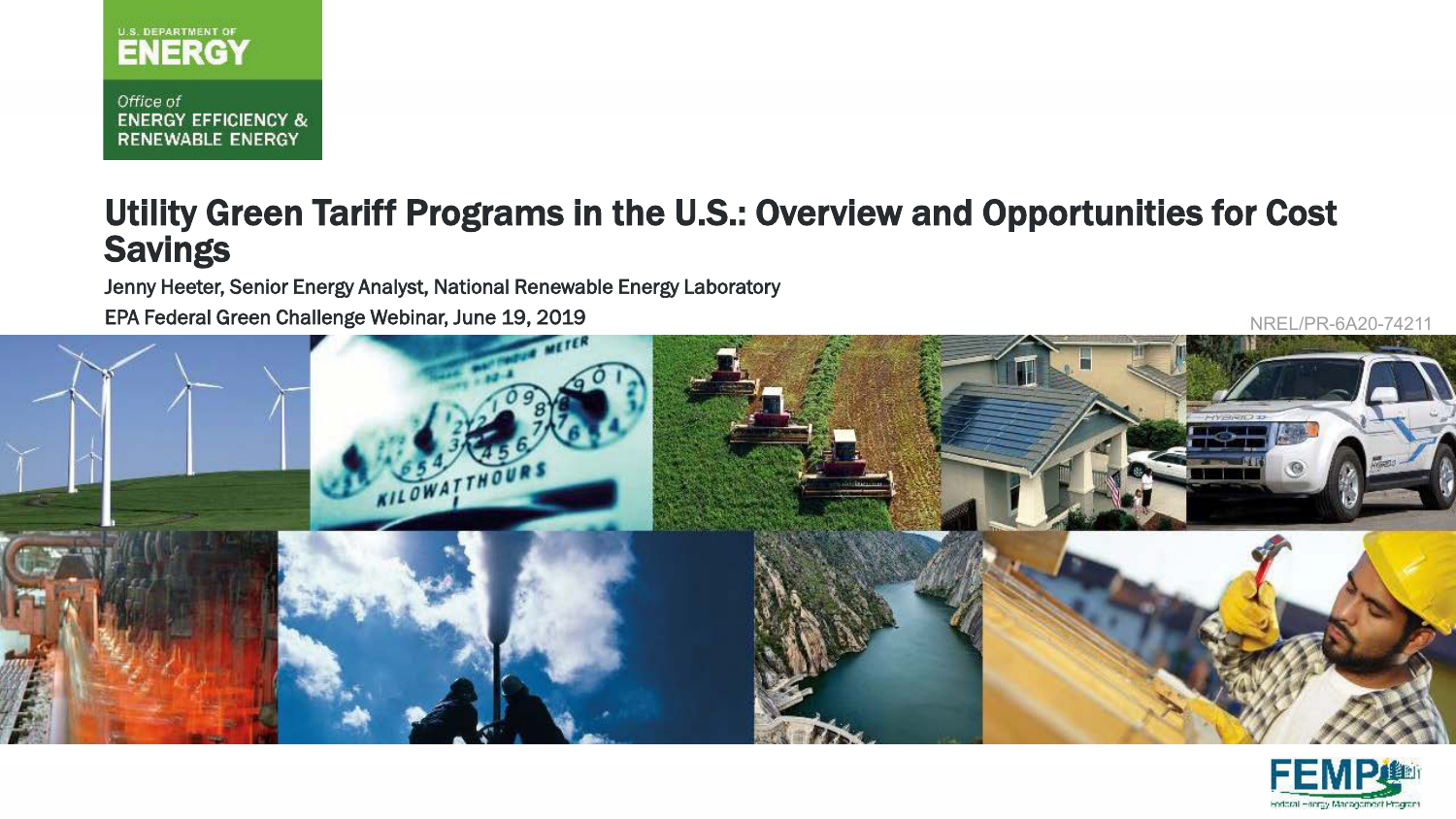# Defining Green Tariffs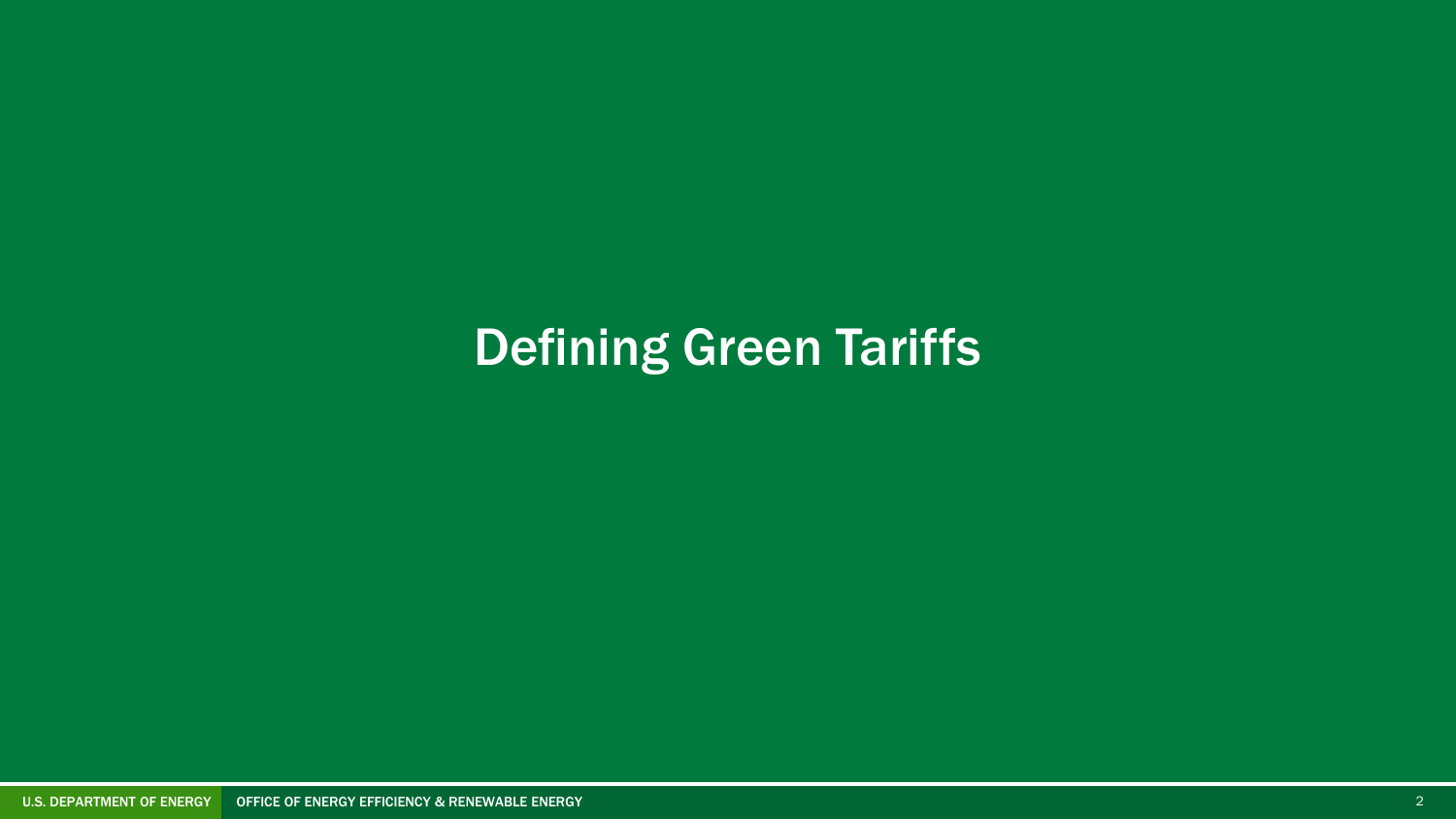## What are Utility Green Tariff Programs?



Key components of typical utility green tariff:

Customer may have input into renewable energy (RE) source; customer commitment time is longer (multi-year); RE charge on bill, with credit of regular energy charge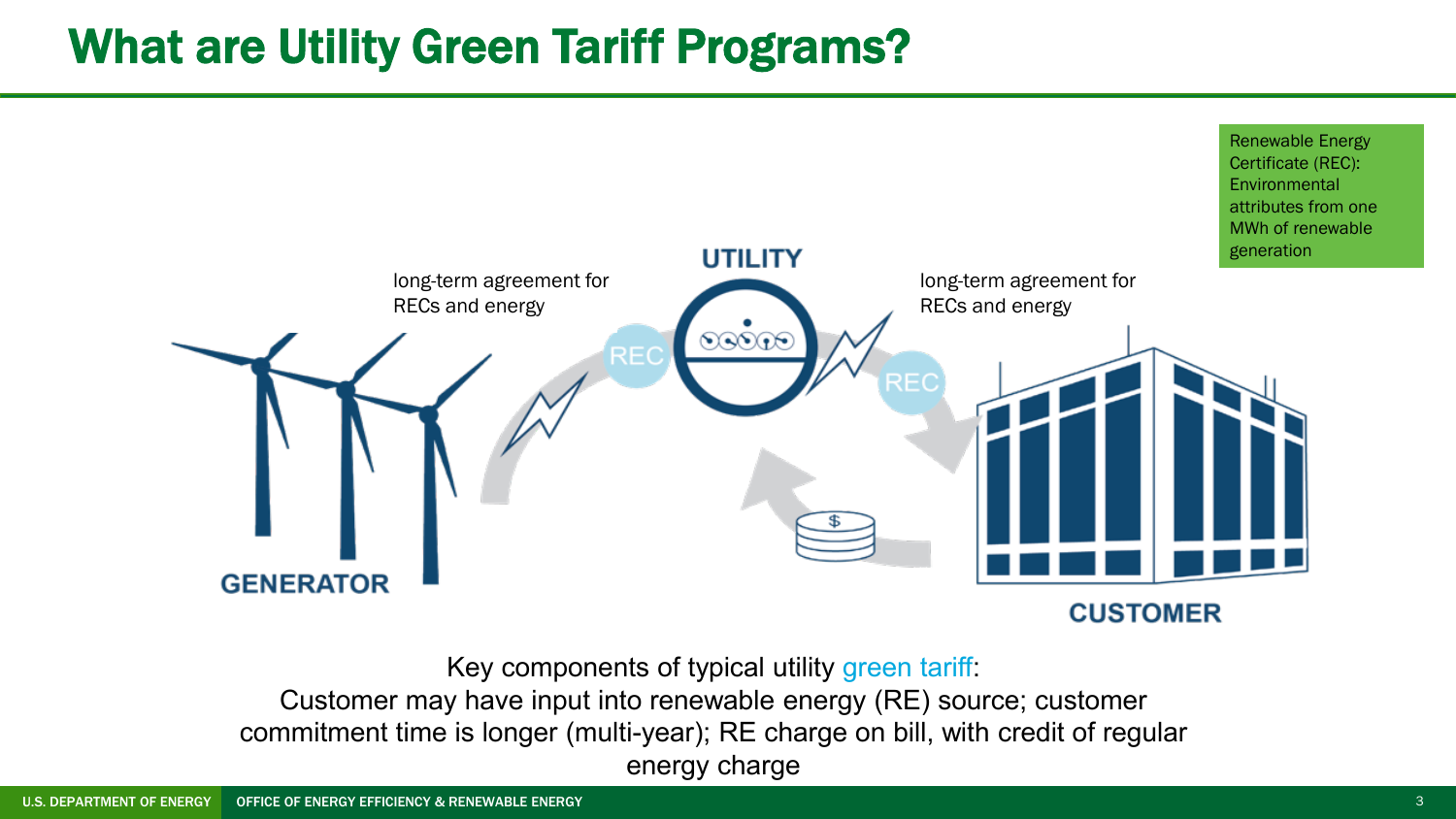## What are Utility Green Pricing Programs?



Key components of typical utility green pricing program:

Utility procures renewables on behalf of customer; customer commitment time is short (typically monthly); premium in addition to current utility bill (no bill credit); utility may purchase RECs separately from electricity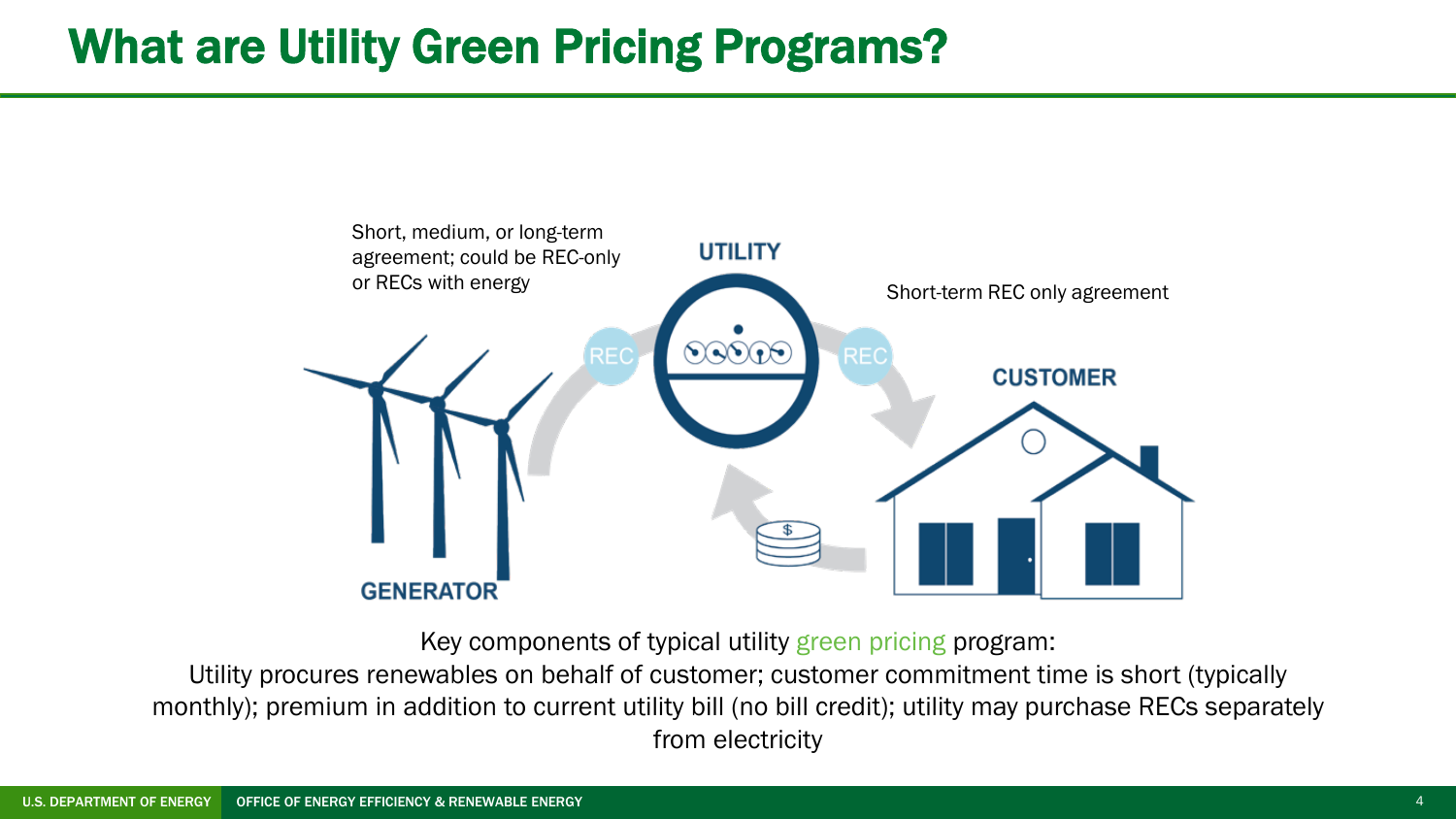## Comparison of Green Pricing vs. Green Tariffs

- Green tariff products have a longer contract term and potential utility cost savings, while green pricing products involve a premium and shorter contract term.
- Some convergence of products is occurring (e.g. green tariffs that have some attributes of green pricing, like shorter contract lengths).

| <b>Program Characteristics</b> | <b>Green Pricing</b>                                             | <b>Green Tariff</b>                                                    |
|--------------------------------|------------------------------------------------------------------|------------------------------------------------------------------------|
| Cost savings potential         | No, products average<br>around 1.5 cents/kWh<br>premium          | May be cost-competitive,<br>depending on structure and<br>term         |
| <b>Price stability</b>         | No, continue to pay utility<br>rate that is subject to<br>change | Possible under certain<br>program structures                           |
| <b>Contract length</b>         | Shorter contract terms<br>(typically month-to-month)             | Longer agreements possible<br>$(10-20 \text{ years})$                  |
| Ease of joining                | Typically a simple sign-up<br>process                            | Often limited availability,<br>longer contract is potential<br>barrier |
| <b>Choice of RE resource</b>   | Utility determines                                               | Customer may have input                                                |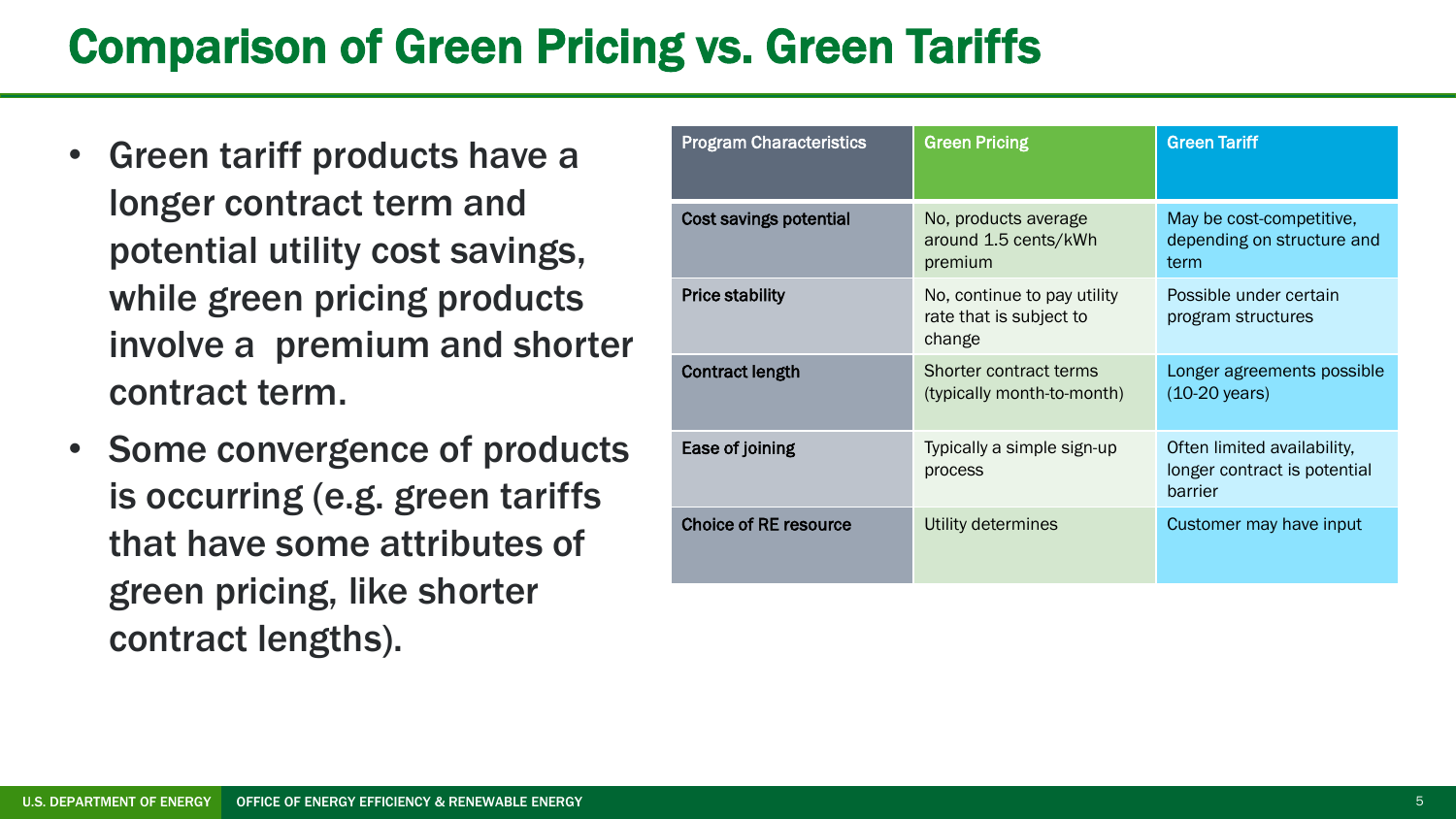#### Why Should Federal Agencies Be Interested in Utility Green Tariff Programs?

- Federal agencies are required to purchase renewables under the Energy Policy Act of 2005. The federal renewable goal is 7.5% of electric energy in fiscal year 2013 and thereafter.
- Green tariff programs are an emerging RE purchase method that could result in federal agency cost savings.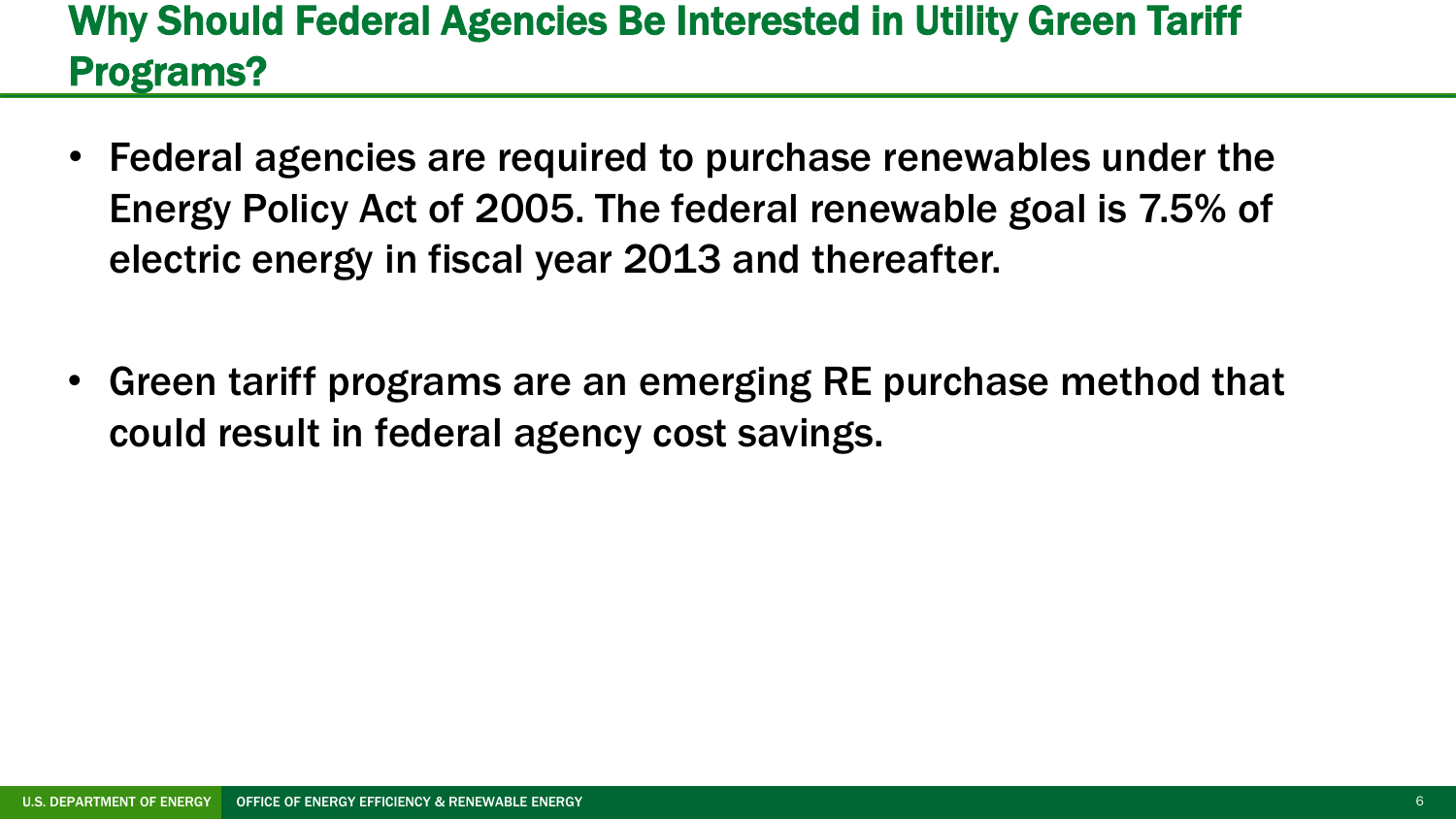## Utility Green Tariff Programs are Expanding

• Map is rapidly expanding, with new green tariffs and bilateral contracts every year.



Data Source: World Resources Institute. [https://www.wri.org/resources/maps/us-re-corporate-buyers-map.](https://www.wri.org/resources/maps/us-re-corporate-buyers-map) Accessed June 10, 2019.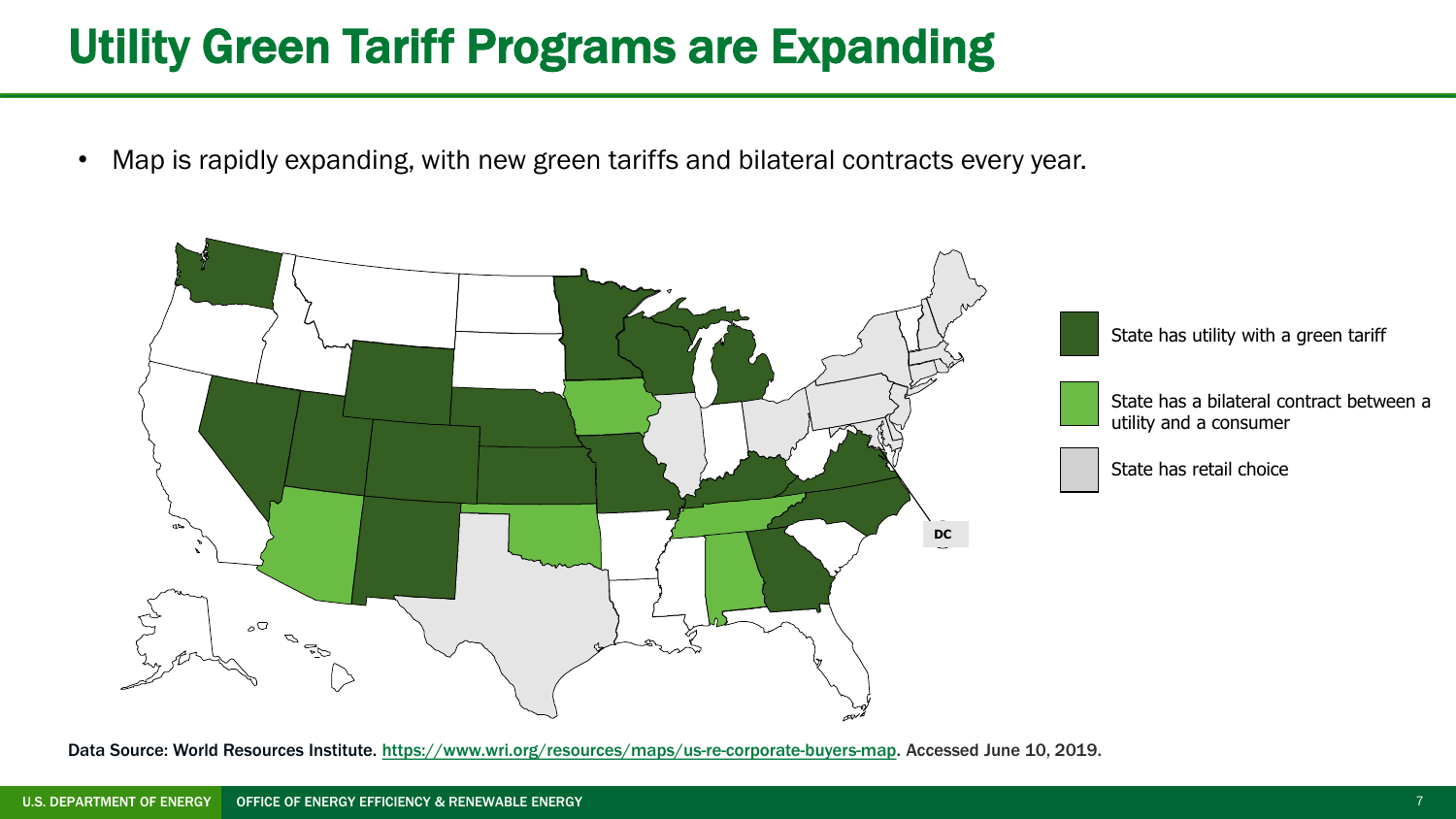## Contracted Capacity Under Green Tariffs Continues to Grow



Nevada - Green Energy Rider, Schedule NGR

Source: WRI (2019). Green Tariff Deals.<https://www.wri.org/resources/charts-graphs/grid-transformation-green-tariff-deals>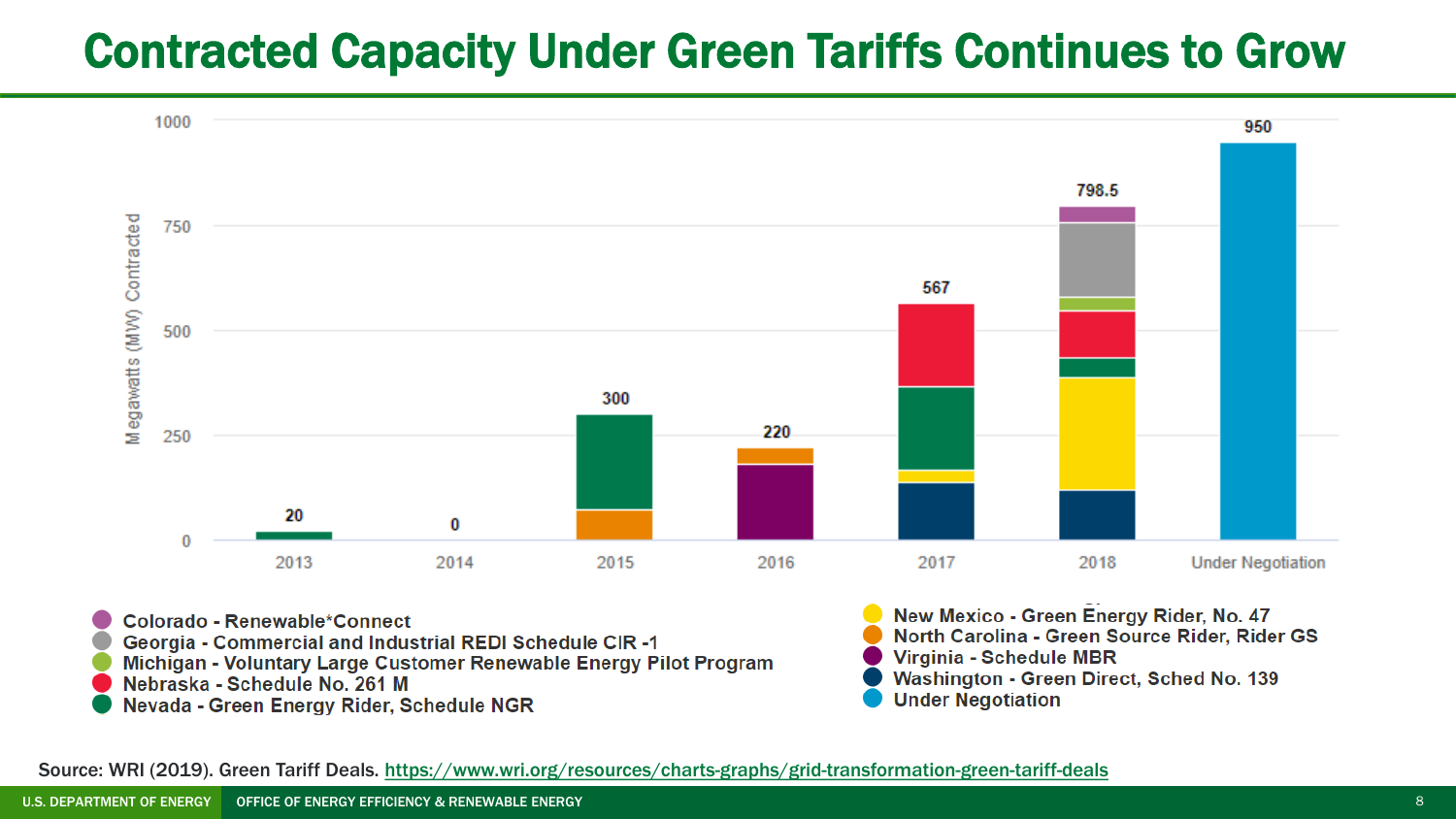#### Total Utility Renewable Contracts Are Small Portion of Total Voluntary Market Sales

- In 2017, about 2.7 million MWh of green power were sold during 2017 via utility renewable contracts, which includes both green tariffs and bilateral agreements between a utility and a customer.
- The customer count has expanded since 2017 with the introduction of more residential-focused green tariffs.

| <b>Green Power Option</b>            | 2017 Sales<br>(MWh) | 2017<br><b>Participants</b> |
|--------------------------------------|---------------------|-----------------------------|
|                                      |                     |                             |
| <b>Unbundled RECs</b>                | 51,744,000          | 192,000                     |
|                                      |                     |                             |
| <b>Power Purchase Agreements</b>     | 21,271,000          | 273                         |
|                                      |                     |                             |
| <b>Competitive Suppliers</b>         | 18,133,000          | 1,691,000                   |
|                                      |                     |                             |
| <b>Community Choice Aggregations</b> | 8,882,000           | 2,726,000                   |
|                                      |                     |                             |
| <b>Utility Green Pricing</b>         | 8,850,000           | 885,000                     |
|                                      |                     |                             |
| <b>Utility Renewable Contracts</b>   | 2,788,000           | 15                          |
|                                      |                     |                             |
| <b>Community Solar</b>               | 80,400              | 4,700                       |

Source: O'Shaughnessy, Eric, Jenny Heeter, and Jenny Sauer. 2018. Status and Trends in the U.S. Voluntary Green Power Market: 2017 Data. Golden, CO: National Renewable Energy Laboratory. NREL/TP-6A20-72204. [https://www.nrel.gov/docs/fy19osti/72204.pdf.](https://www.nrel.gov/docs/fy19osti/72204.pdf)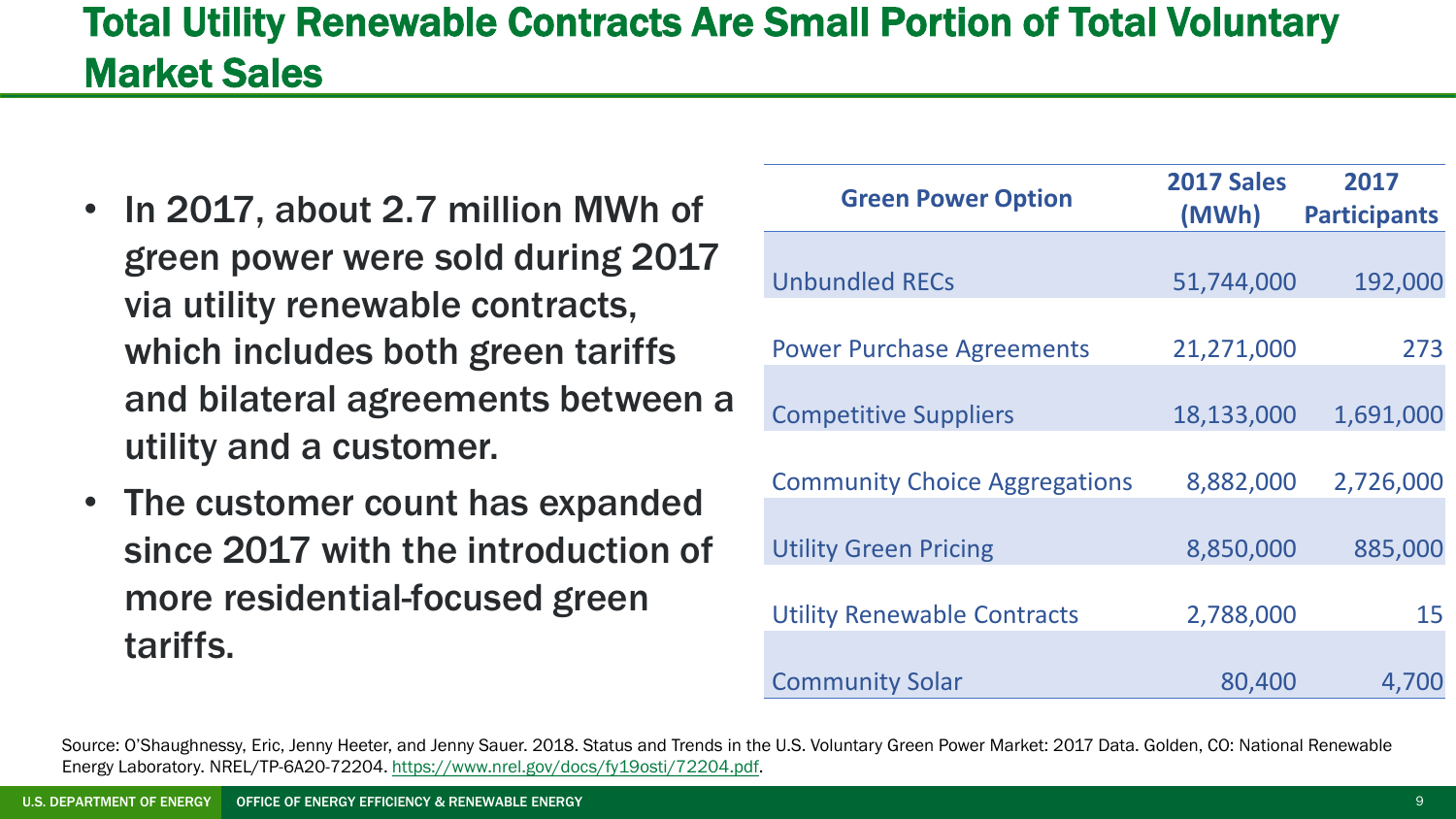# Federal Agency Considerations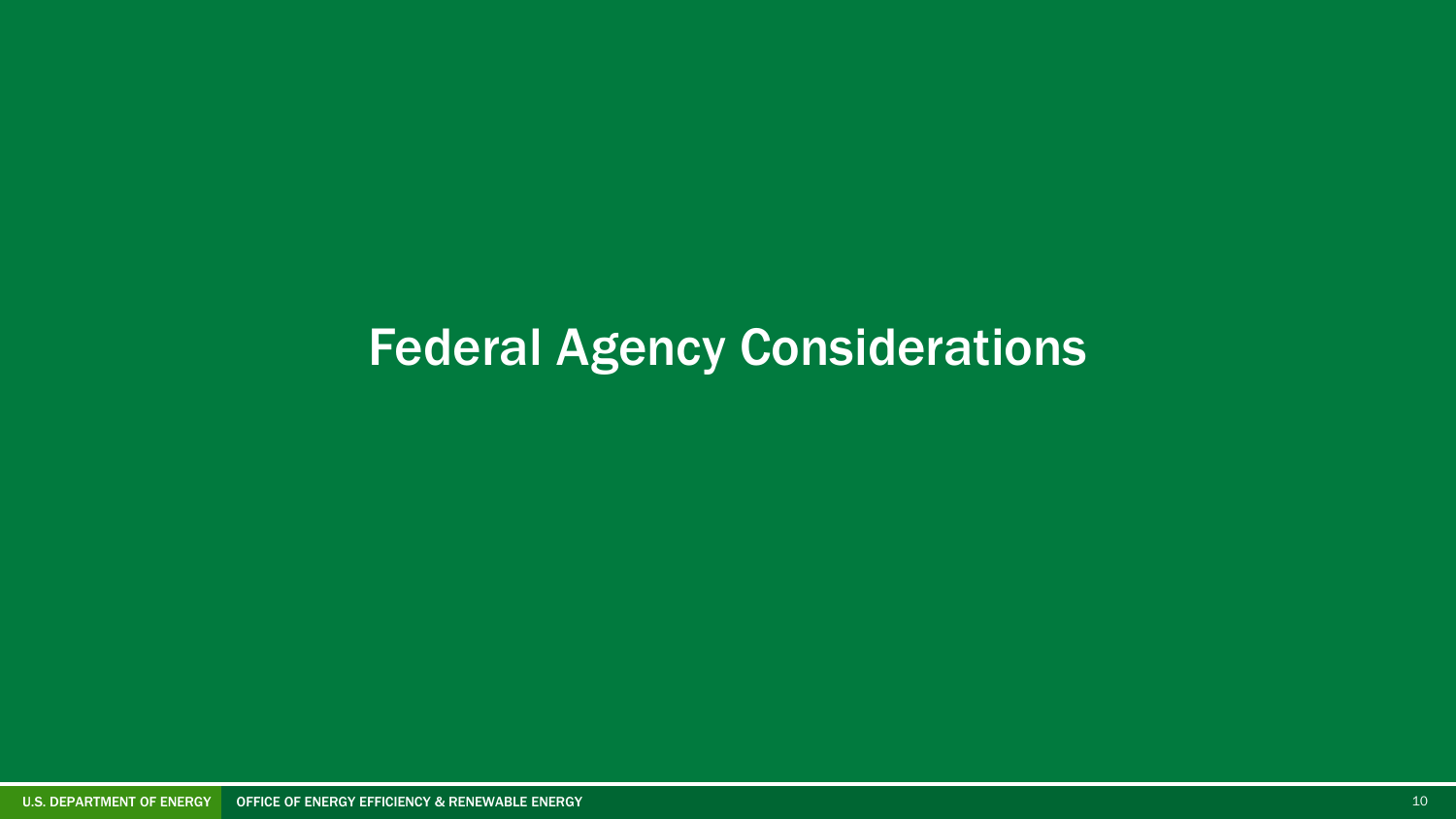- When must customers enroll?
- Who can participate? (e.g. minimum customer size, new or existing load)
- What are the rate components and net cost?
- What length of contract must be signed?
- What are the program limits?
- Who owns the RECs?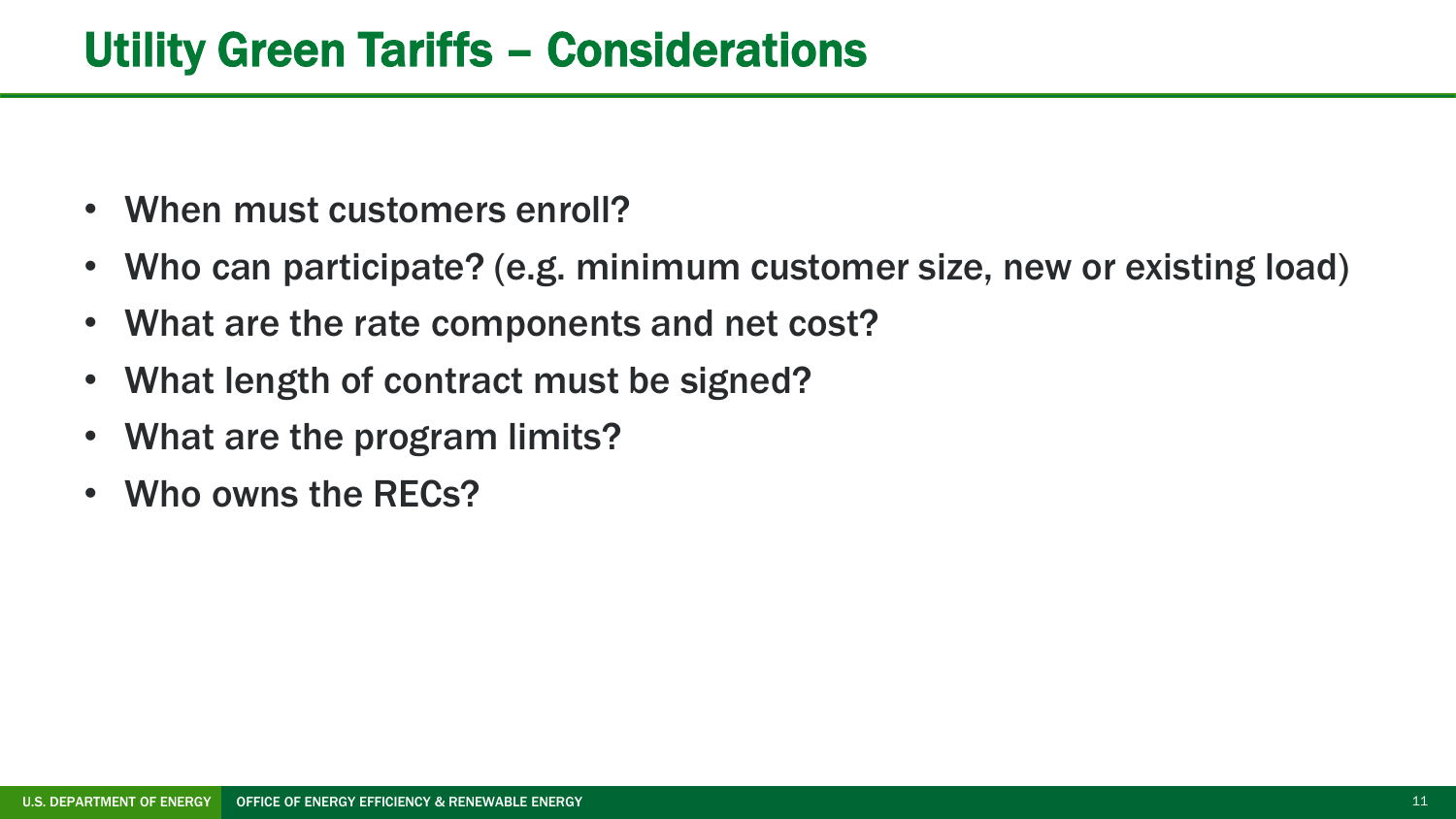## Understanding Value Proposition

- Value is determined by estimating the net costs/benefit of participation over the life of the term.
	- What do you pay to participate (Typically a fixed \$/kWh)
	- What do you credit for? (Avoided energy costs, avoided capacity)
- Which prices and credits are fixed vs. floating/uncertain?
- How complex is the structure to understand and to estimate value?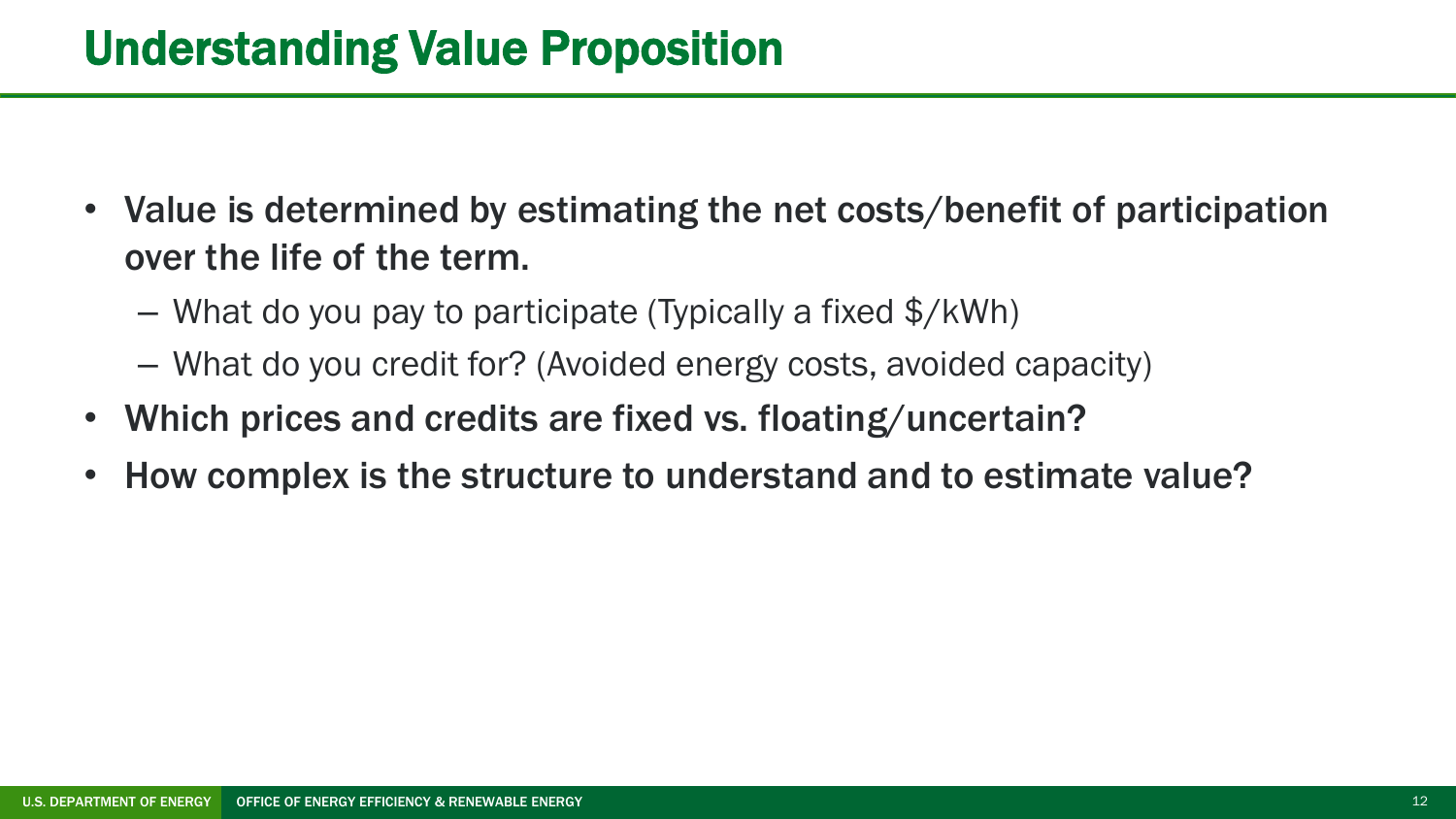# Types of Utility Green Tariffs

- Subscription programs: Pay for RE and get credit on your bill
	- Puget Sound Energy's Green Direct
	- Xcel Energy's Renewable\*Connect
	- Georgia Power's Commercial & Industrial Renewable Energy Development Initiative program
	- Consumers Energy's Large Customer Renewable Energy Pilot
- Market-based rates (MBR): Pay an electricity rate that is pegged to the wholesale market and sign a separate contract for RE.
	- Dominion's Schedule MBR
	- Omaha Public Power District's Schedule No. 261M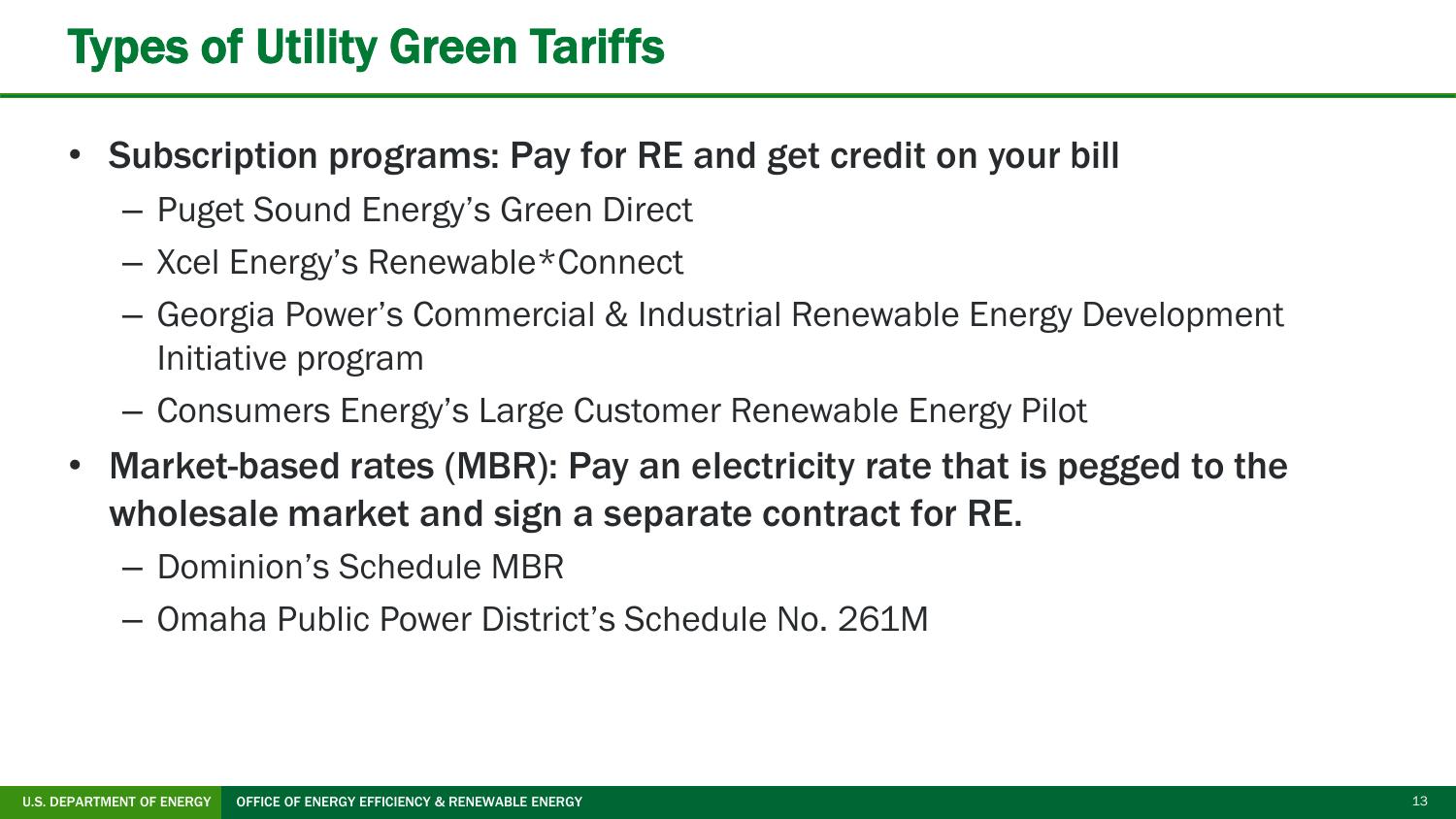## Screening Green Tariffs for Federal Agencies

- Is the program currently open or planning a new phase?
- What is the cost savings potential?
- What are the minimum customer size restrictions?
- What is the minimum contract length required?
	- How does the pricing structure vary with contract length?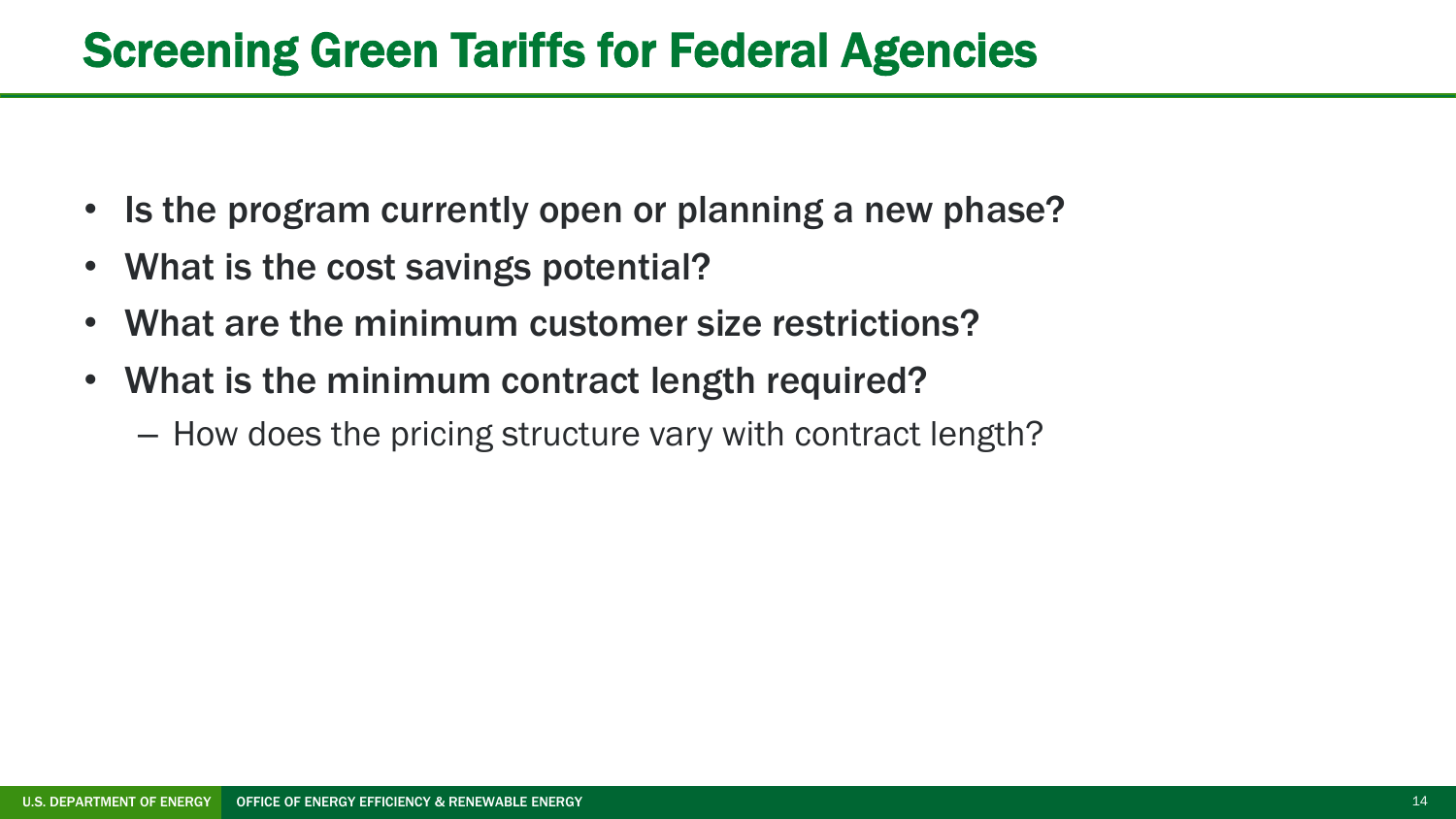# Case Studies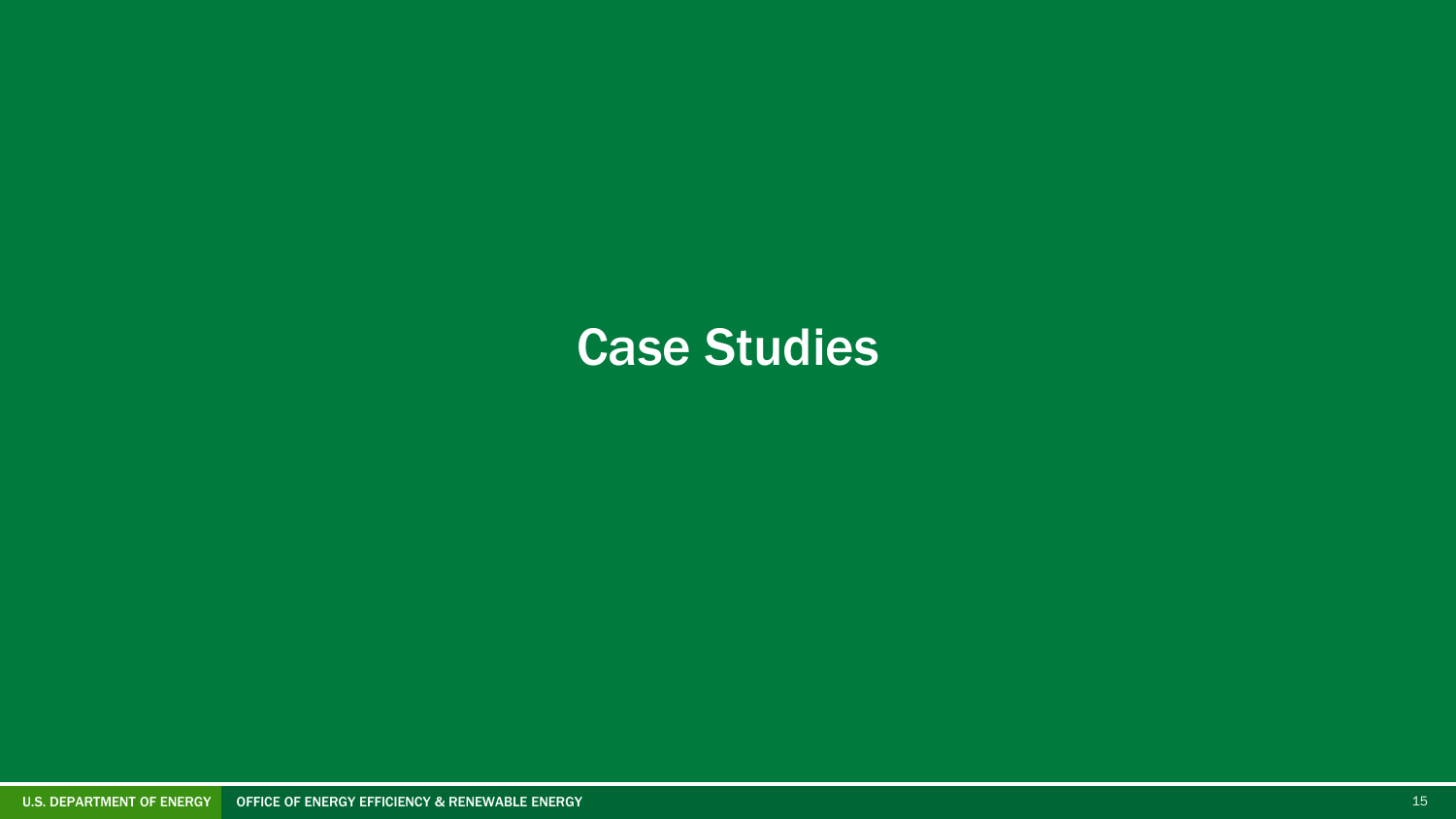### Kansas City Power & Light (KS): Renewables Direct

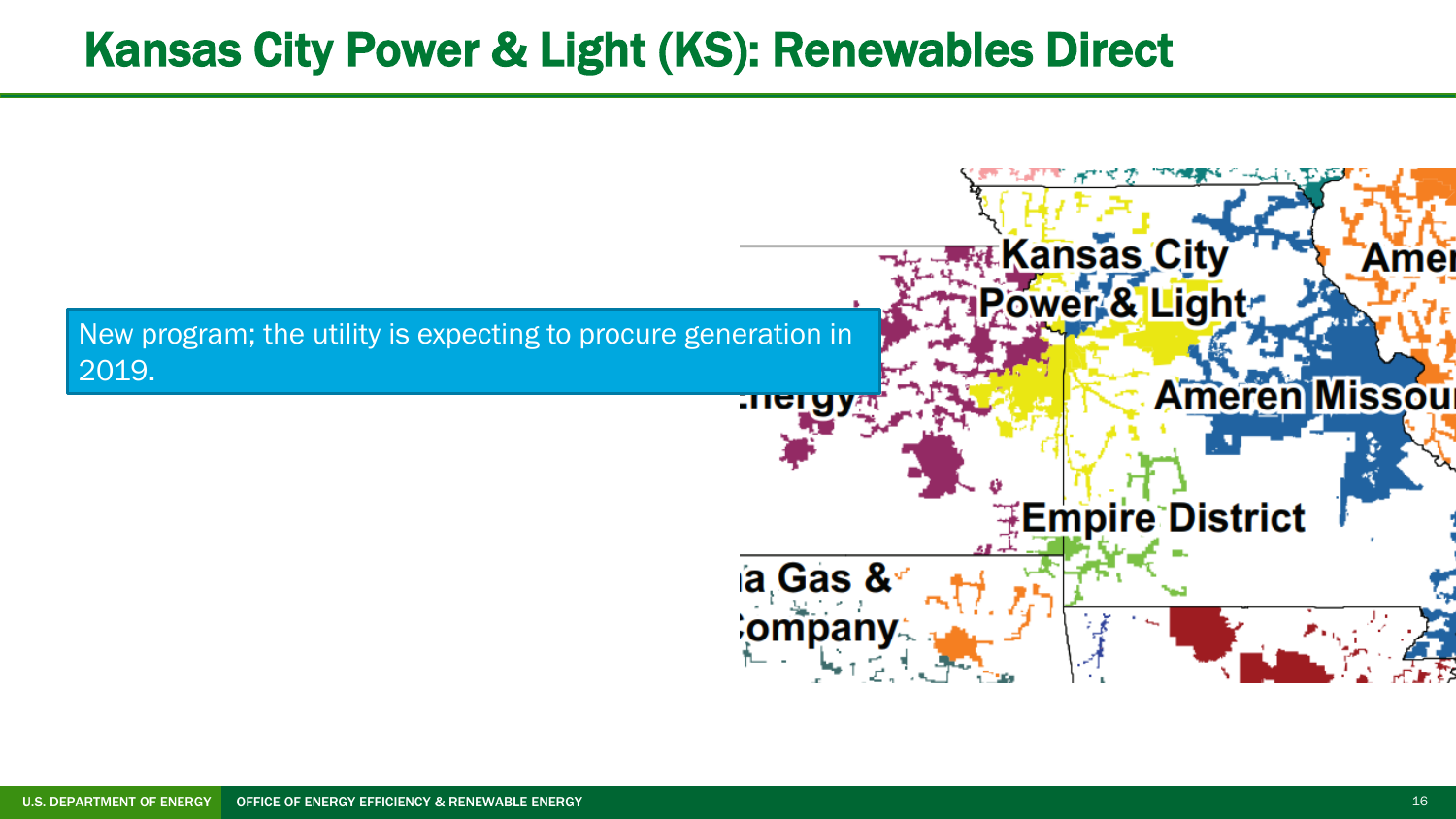## Kansas City Power & Light (KS): Renewables Direct

#### • Who can participate?

- Need to have at least 740,000 kWh in annual usage
- Subscriptions start at 200 kW up to 1 MW; then 500 kW increments thereafter.
- What are the rate components and net cost (if available)?
	- Replaces the fuel factor charge on your bill (ECA), with a Renewable Participation Charge.
	- The Renewable Participation Charge will be no more than 2 cents/kWh and be fixed for the life of your agreement.
	- The utility says it is "expected that the Renewable Participation Charge will be lower than KCP&L's current fuel factor rate."

Sources: [https://www.kcpl.com/-/media/files/\\_save\\_energy\\_and\\_money/\\_business/530195286-renewables-direct-faqs-ks-web.pdf?la=en](https://www.kcpl.com/-/media/files/_save_energy_and_money/_business/530195286-renewables-direct-faqs-ks-web.pdf?la=en) and [https://www.kcpl.com/-/media/indexedmedia/my\\_bill/ks/detailed\\_tariffs\\_ks/ksdt\\_65\\_renewableenergyrider\\_20181220.pdf?la=en](https://www.kcpl.com/-/media/indexedmedia/my_bill/ks/detailed_tariffs_ks/ksdt_65_renewableenergyrider_20181220.pdf?la=en)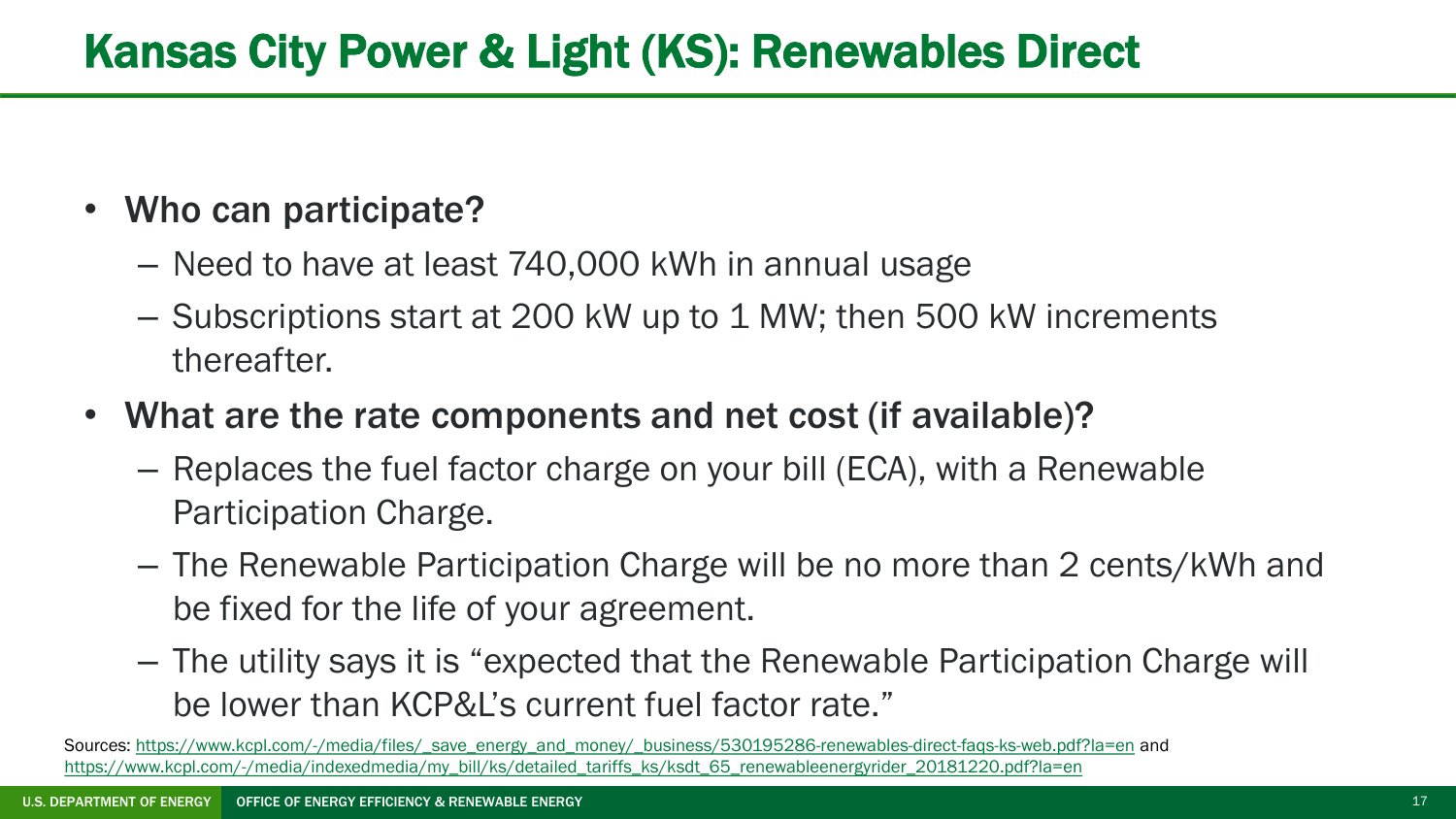### Kansas City Power & Light (KS): Renewables Direct

#### • What length of contract must be signed?

- 5, 10, 15, or 20 year
	- If signing up more than 20% of renewable resource, then 10 year minimum
- What are the program limits?
	- No minimum or maximum
- Who owns the RECs?
	- RECs owned by / retired for customers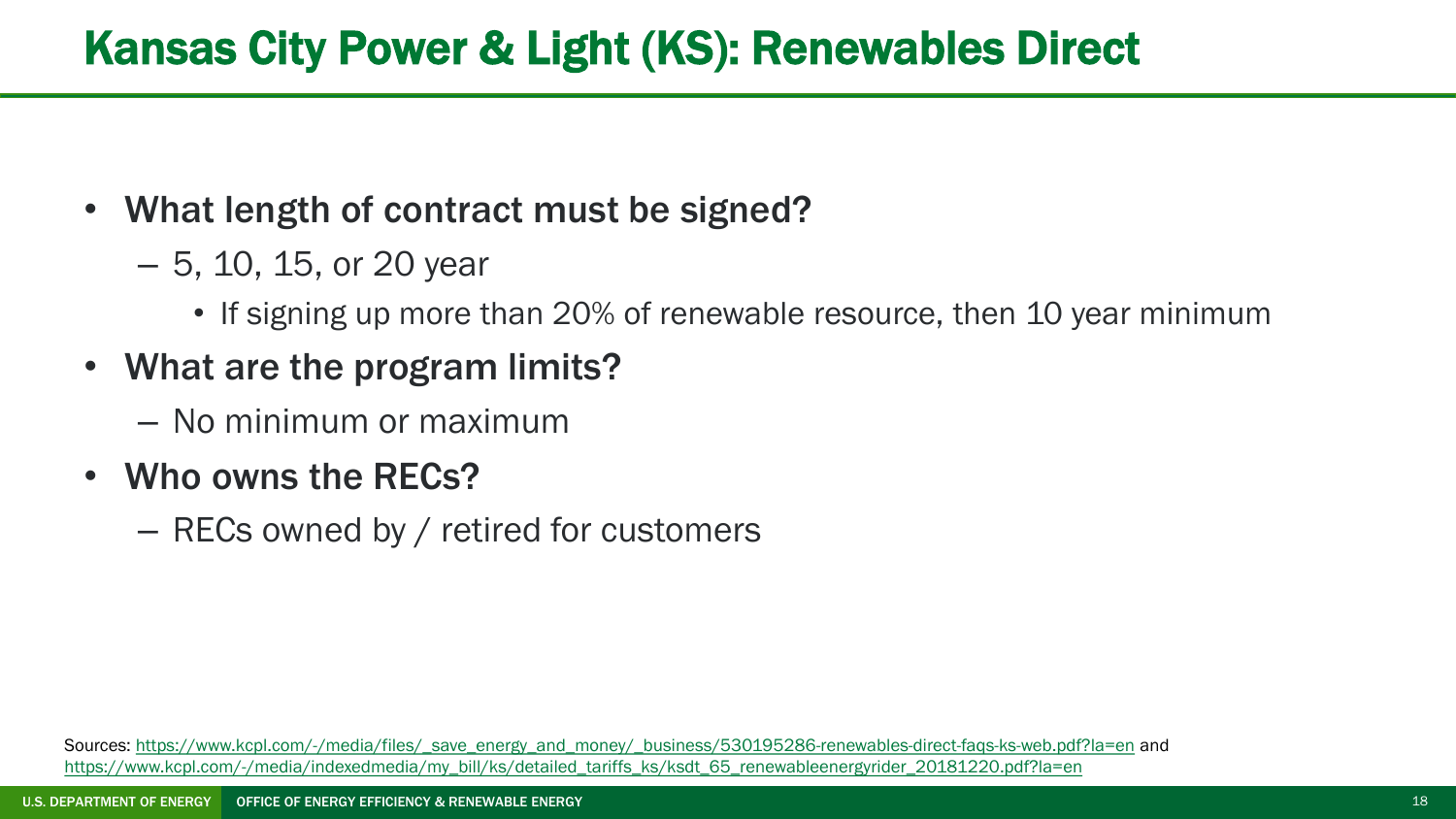#### Existing capacity signed:

- Apple: 20 MW solar and 50 MW solar projects
- Switch: 180 MW solar
- City of Las Vegas: Share of the 100 MW Boulder Solar Power Project

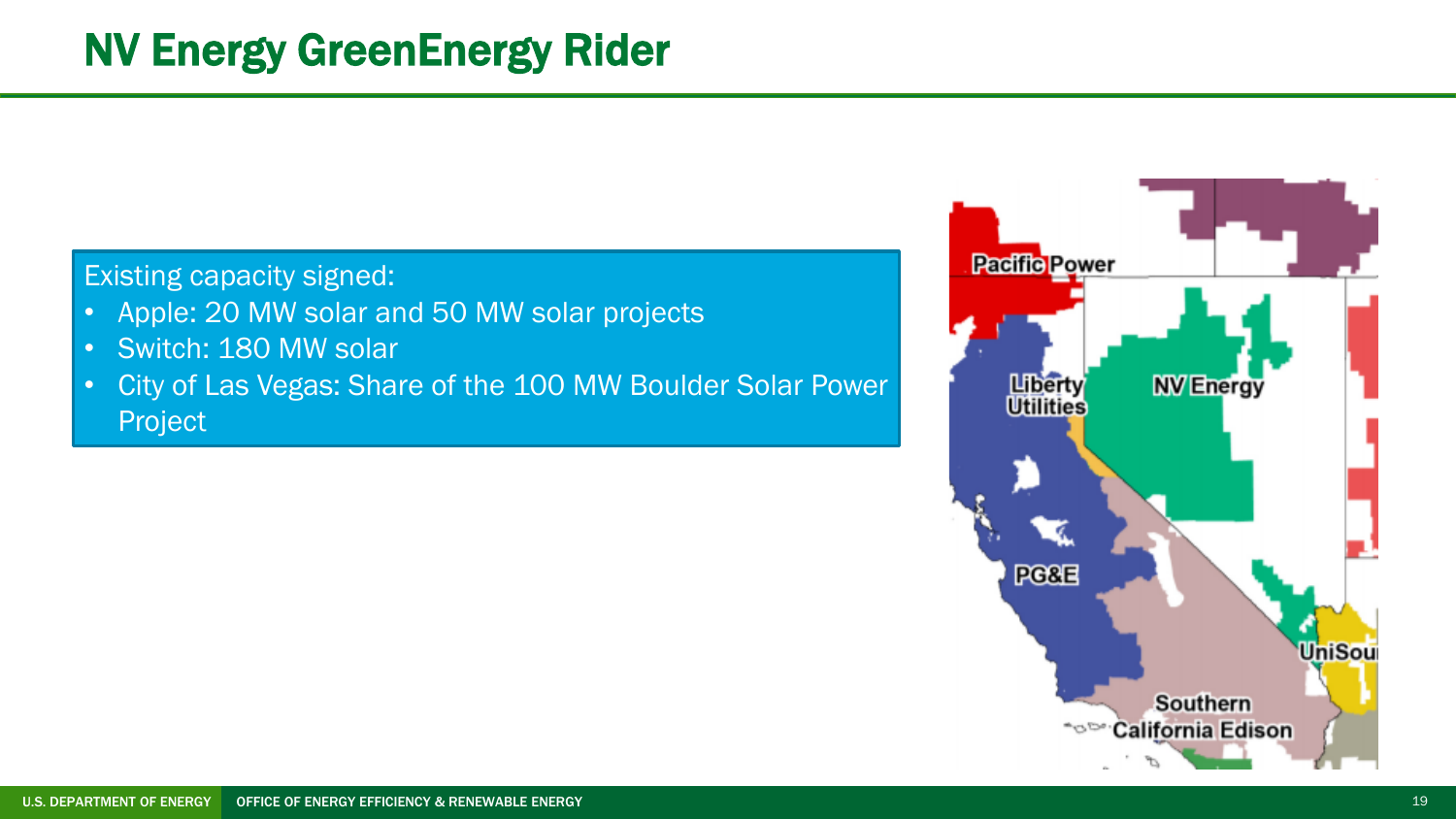#### • Who can participate?

- N. Nevada: GS-2 or larger, with 50-500 kW demand or monthly usage >10,000 kWh
- S. Nevada: LGS-1 and larger
- What are the rate components and net cost
	- Pay existing rate schedule
	- Pay RE cost
	- Credit is negotiated with the utility

Sources: [http://pucweb1.state.nv.us/PDF/AxImages/DOCKETS\\_2010\\_THRU\\_PRESENT/2012-11/21480.pdf](http://pucweb1.state.nv.us/PDF/AxImages/DOCKETS_2010_THRU_PRESENT/2012-11/21480.pdf) and [http://pucweb1.state.nv.us/PDF/AxImages/DOCKETS\\_2010\\_THRU\\_PRESENT/2014-6/39059.pdf](http://pucweb1.state.nv.us/PDF/AxImages/DOCKETS_2010_THRU_PRESENT/2014-6/39059.pdf)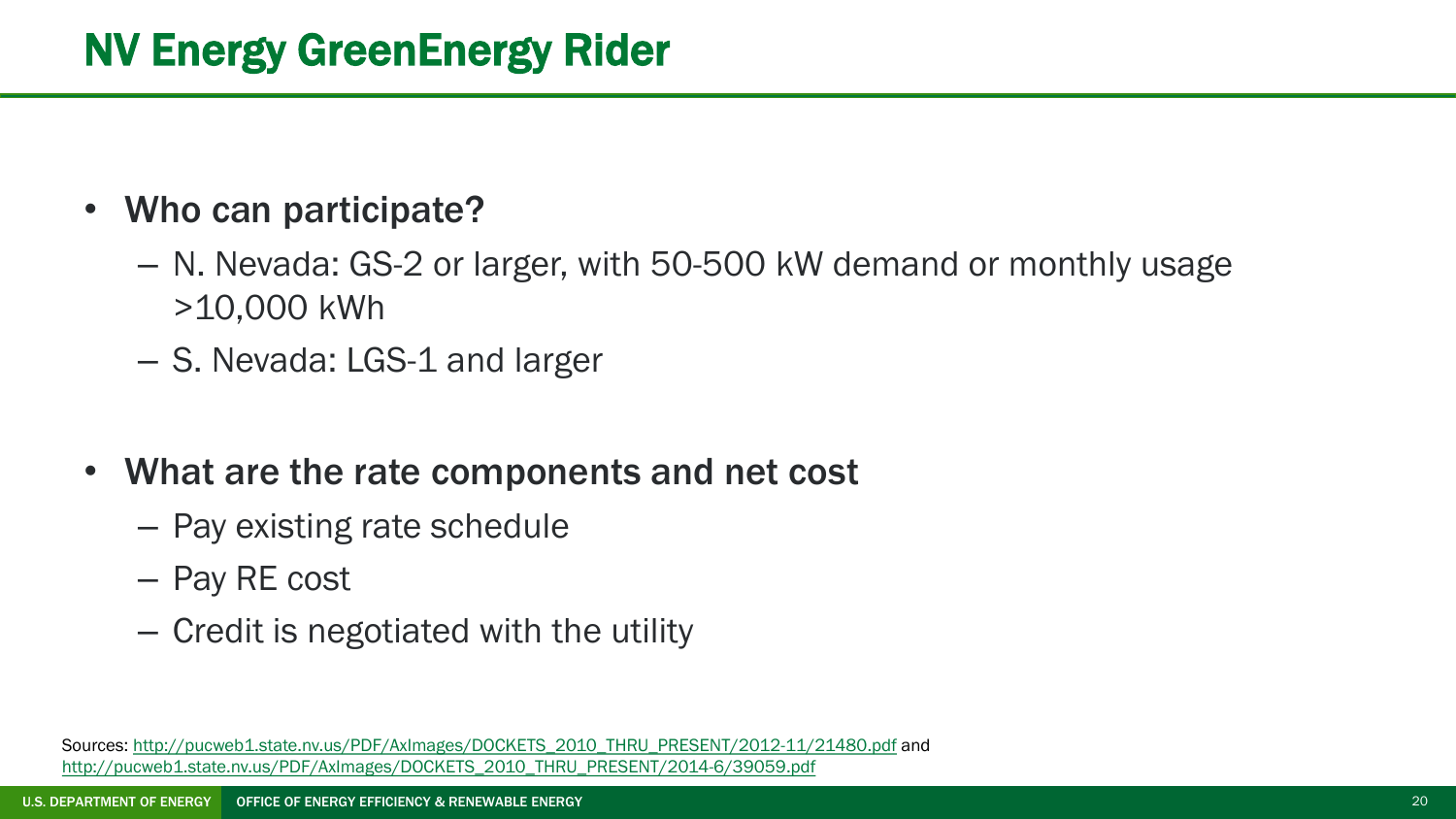#### • What length of contract must be signed?

- Negotiated with the utility (at least two years)
- When must customers enroll?
	- No specific enrollment period, but NV Energy opens up an "Open Season Event" periodically. See <https://www.nvenergy.com/ngr> for more information.
- What are the program limits?
	- Annual subscription limit: 250,000 MWh for N. Nevada, 250,000 MWh for S. Nevada, though NV Energy is allowed to exclude special contracts from the cap

#### • Who owns the RECs?

– The utility will first retire RECs for the customer's share of the RPS (e.g. 20% in 2017); all RECs in addition to those retired for the RPS will be retired on behalf of the customer (e.g. 80%).

Sources: [http://pucweb1.state.nv.us/PDF/AxImages/DOCKETS\\_2010\\_THRU\\_PRESENT/2012-11/21480.pdf](http://pucweb1.state.nv.us/PDF/AxImages/DOCKETS_2010_THRU_PRESENT/2012-11/21480.pdf) and [http://pucweb1.state.nv.us/PDF/AxImages/DOCKETS\\_2010\\_THRU\\_PRESENT/2014-6/39059.pdf](http://pucweb1.state.nv.us/PDF/AxImages/DOCKETS_2010_THRU_PRESENT/2014-6/39059.pdf)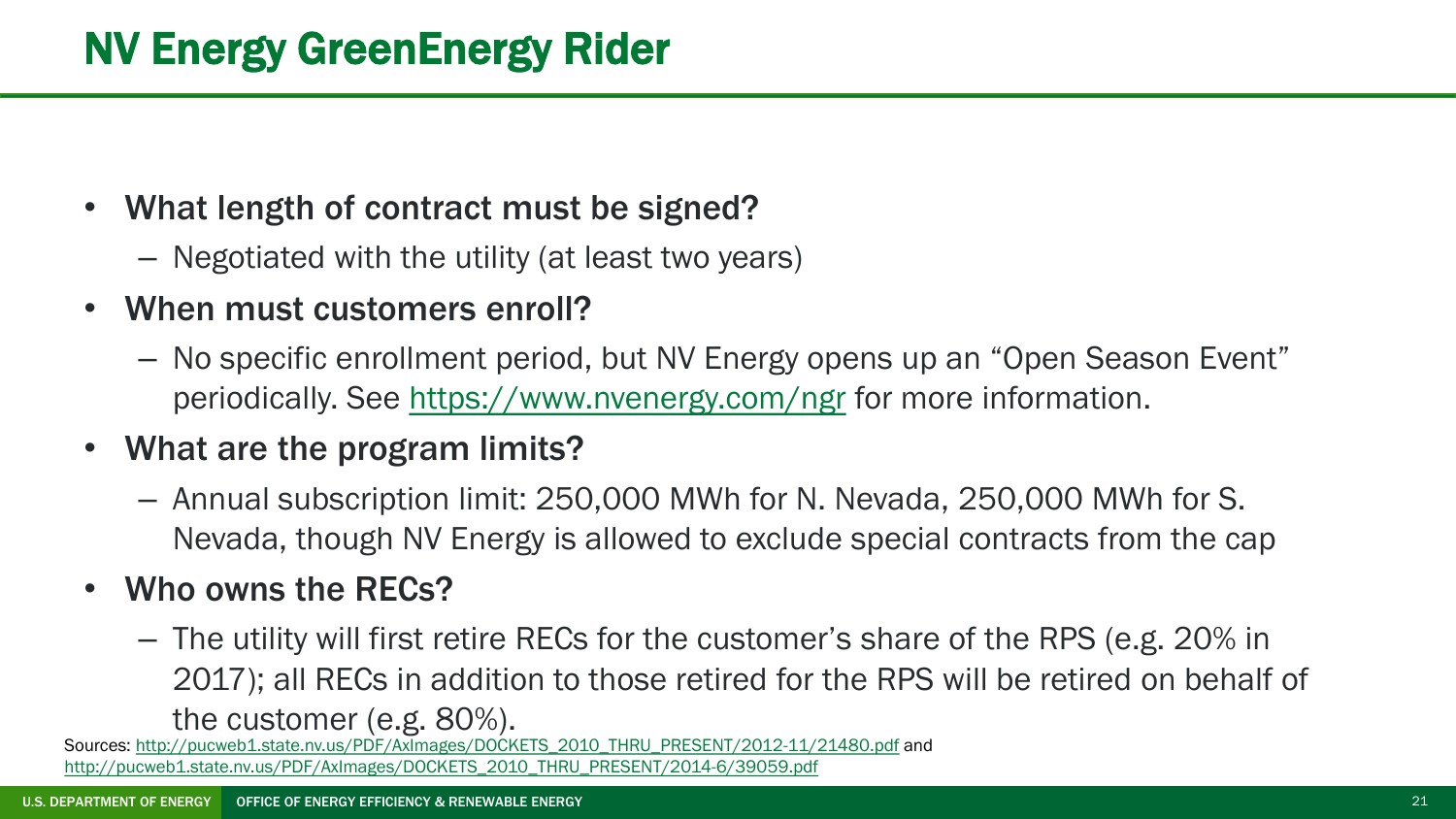### Xcel Energy (CO): Renewable\*Connect

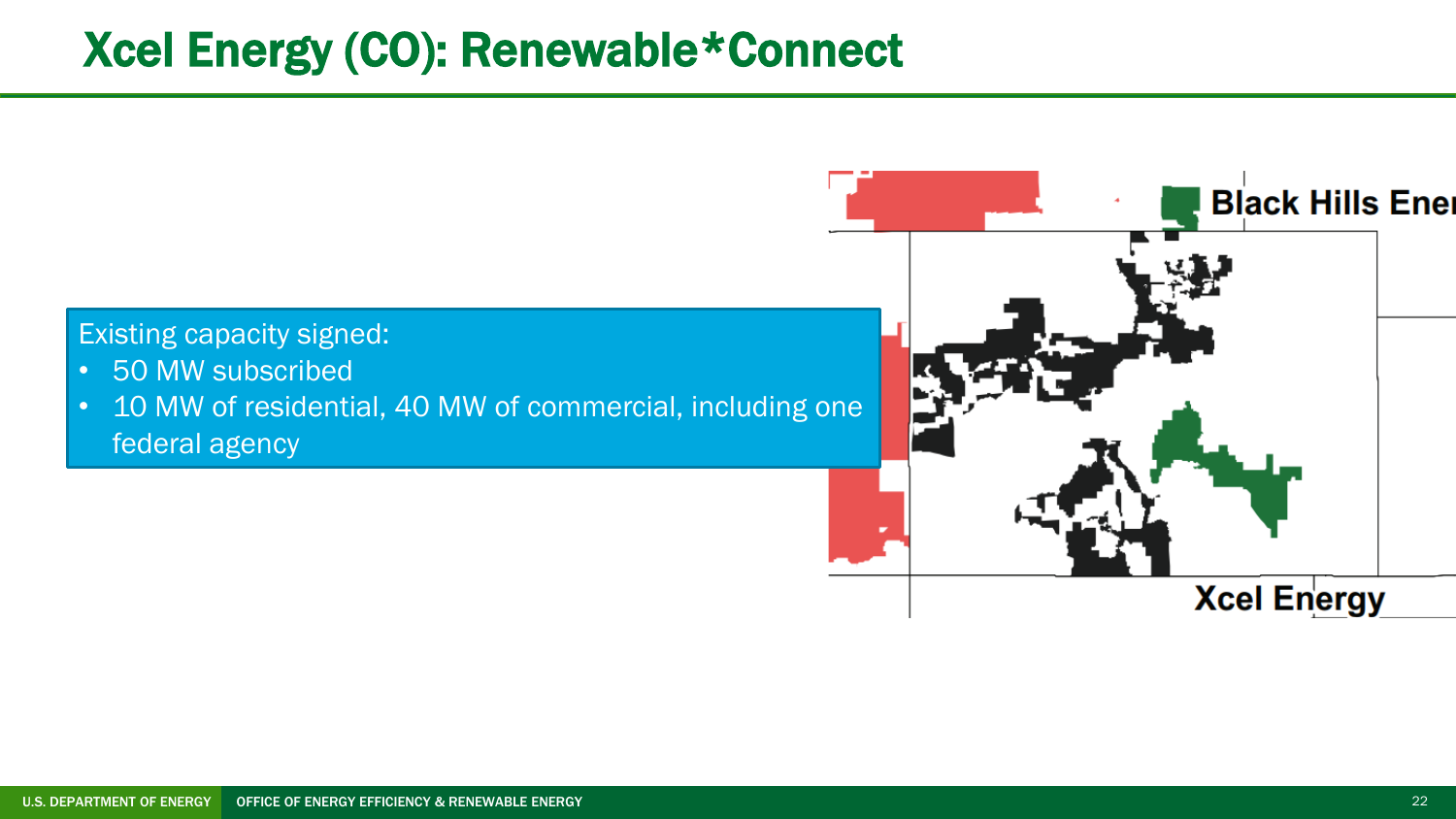#### Xcel Energy (CO): Renewable\*Connect

- The first round is fully subscribed and Xcel is in the process of developing a second round.
	- Anticipated schedule: Summer 2019 File for approval; 2020 RFP completed; Early 2022 – Generation begins.
- Who can participate?
	- Schedules: R, RD, C, SG, SGL, PG, and TG.
	- One federal agency participates in Renewable\*Connect.
- What are the rate components and net cost (if available)?
	- Pay existing rate schedule plus a subscription cost; receive avoided energy and capacity credits

| <b>Contract length</b> | Payment<br>(\$/KWh) | Credit (\$/kWh)<br>(2018) | Net payment<br>(\$/kWh) (2018) | Credit (\$/kWh)<br>(2019) | Net payment<br>(\$/KWh) (2019) |
|------------------------|---------------------|---------------------------|--------------------------------|---------------------------|--------------------------------|
| Month-to-Month         | \$0.0440            | \$0.04077                 | \$0.003230                     | \$0.037                   | \$0.00700                      |
| 5-year                 | \$0.04157           | \$0.04077                 | \$0.000800                     | \$0.037                   | \$0.00457                      |
| 10-year                | \$0.04077           | \$0.04077                 | \$0.000000                     | \$0.037                   | \$0.00377                      |

Source:

[https://www.xcelenergy.com/programs\\_and\\_rebates/residential\\_programs\\_and\\_rebates/renewable\\_energy\\_options\\_residential/renewable\\_connect\\_for\\_residences/renewabl](https://www.xcelenergy.com/programs_and_rebates/residential_programs_and_rebates/renewable_energy_options_residential/renewable_connect_for_residences/renewable_connect_price_terms_and_conditions)e e\_connect\_price\_terms\_and\_conditions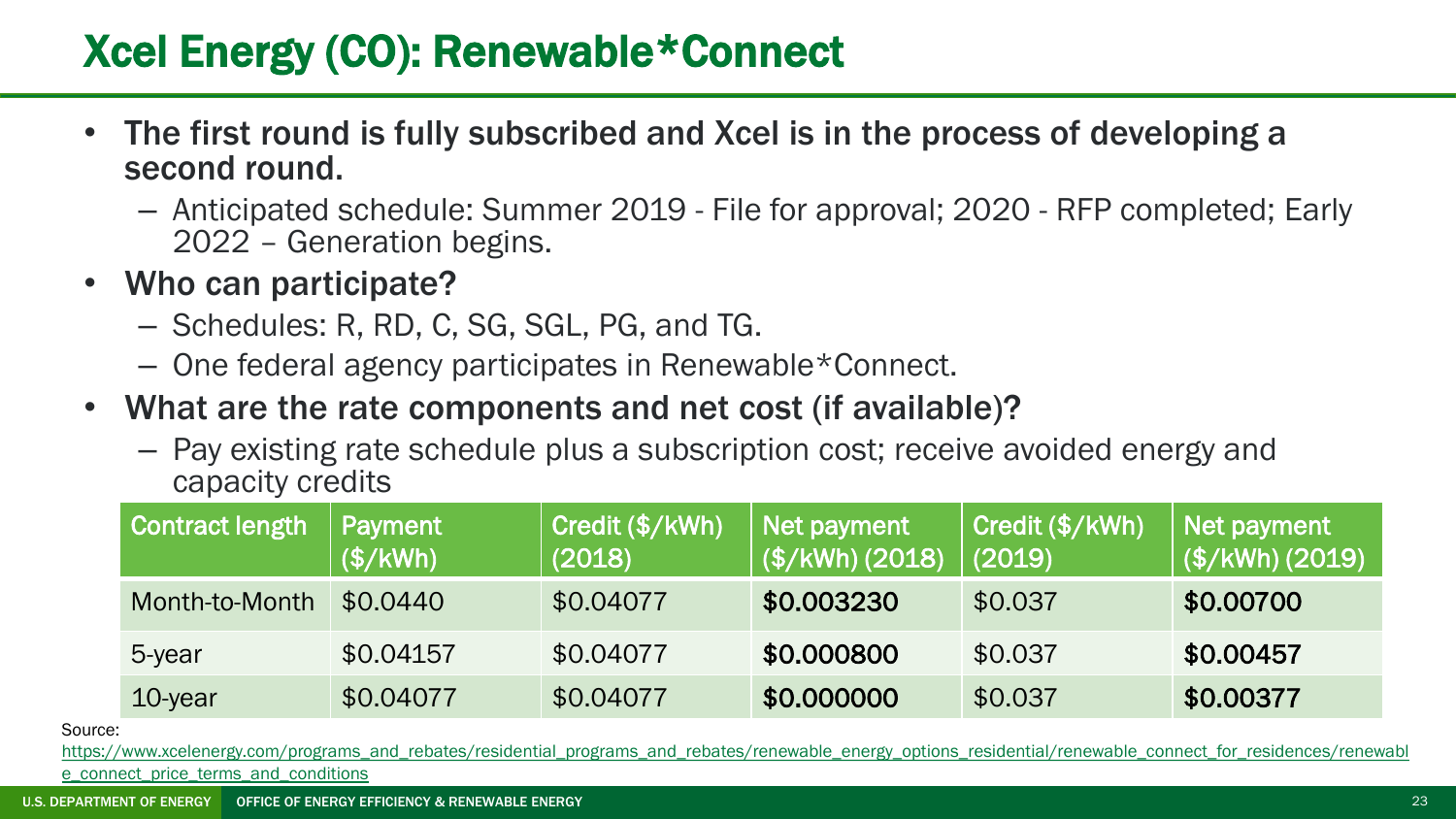#### Xcel Energy (CO): Renewable\*Connect

- What length of contract must be signed?
	- Month-to-month, 5 year, 10 year
- What are the program limits?
	- The program was capped at 50 MW.
- Who owns the RECs?
	- RECs owned by / retired for customers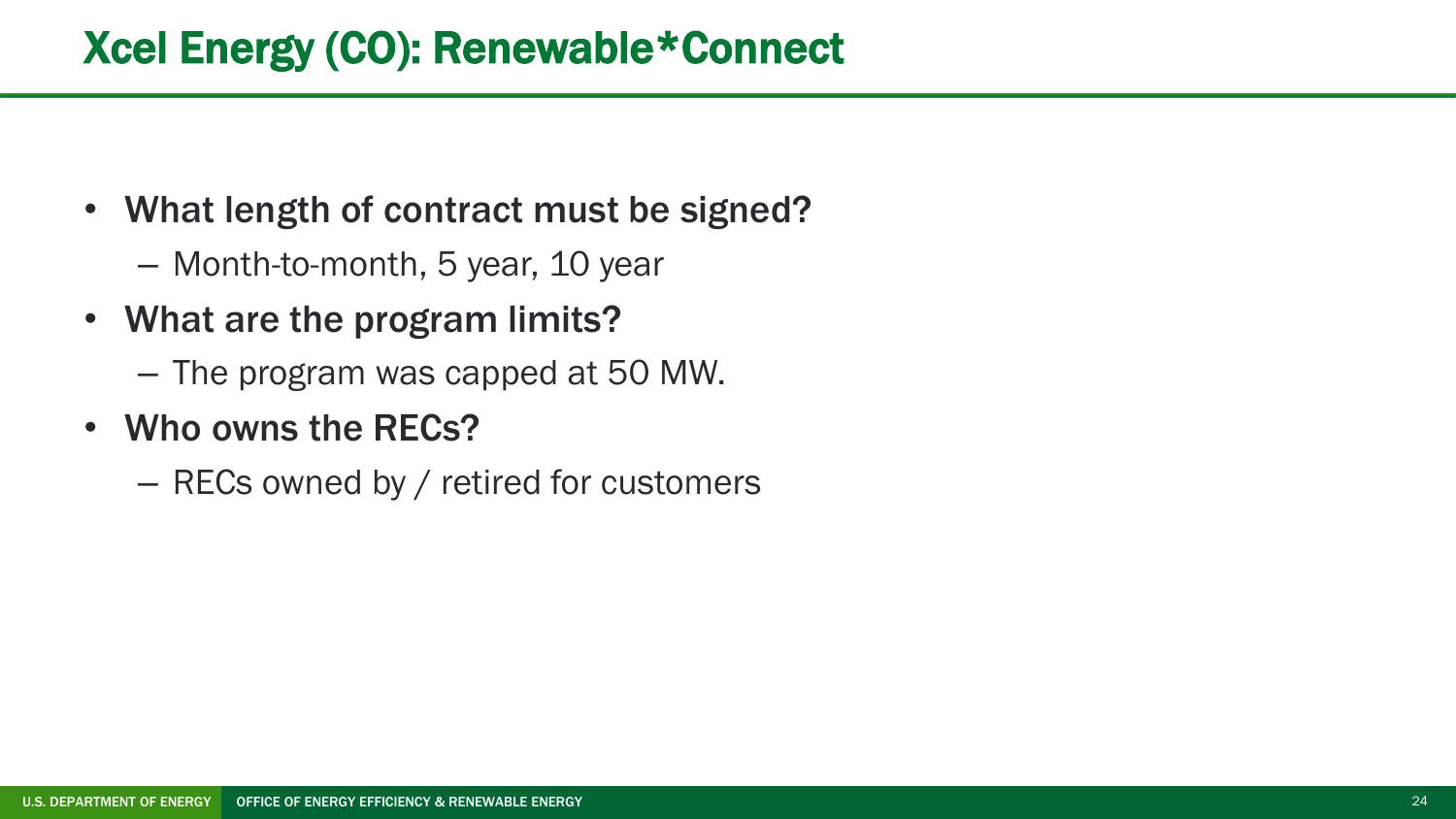### Case Study Comparison

| Program<br><b>Characteristics</b>              | <b>Xcel Energy (CO)</b>                                                                                                             | <b>NV Energy</b>                                                                                                       | <b>Kansas City Power &amp; Light</b>                                      |
|------------------------------------------------|-------------------------------------------------------------------------------------------------------------------------------------|------------------------------------------------------------------------------------------------------------------------|---------------------------------------------------------------------------|
| Eligible participants                          | <b>Residential and commercial</b><br>customers (Rate classes R, RD,<br>C, SG, SGL, PG, and TG)                                      | Certain classes of large<br>customers                                                                                  | Customers with >740,000 kWh<br>in annual usage                            |
| Potential cost<br>savings                      | Potential exists, determined by<br>future avoided energy credit rate                                                                | Determined by final agreement<br>with RE supplier                                                                      | Likely, as expressed by utility                                           |
| Length of contract                             | Month-to-month, 5 years, 10<br>years                                                                                                | At least 2 years                                                                                                       | 5, 10, 15, or 20 year                                                     |
| <b>REC</b> treatment                           | RECs owned by / retired for<br>customers                                                                                            | Retired against customers'<br>share of RPS obligation;<br>beyond that, RECs are retired<br>on behalf of customer       | RECs owned by / retired for<br>customers                                  |
| <b>Enrollment period</b><br>and program limits | Program full but Xcel is taking<br>expressions of interest now for a<br>second round.<br>The first program was limited to<br>50 MW. | No specific enrollment period<br>Annual subscription limit:<br>250,000 MWh for N. Nevada,<br>250,000 MWh for S. Nevada | Ongoing expressions of interest<br>before the RE resource is<br>procured. |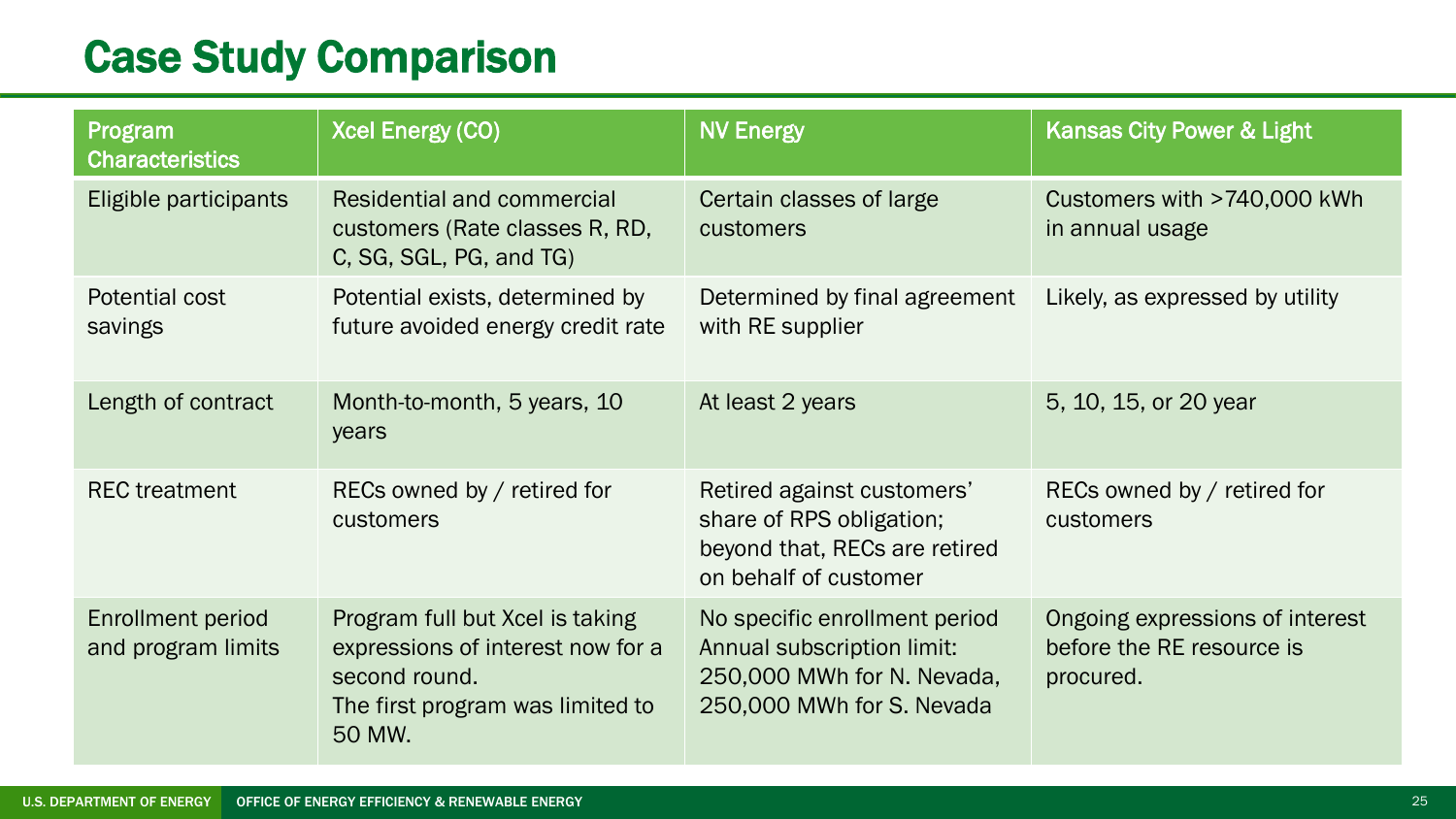#### Green Tariff Enrollment – Use of GSA Areawide Contract

- General Service Administration (GSA) establishes long-term (10 year) governmentwide Areawide Contracts (AWCs) with regulated public utility companies
- Determine if the AWC can be used for Green Tariff program enrollment
	- 1. Does GSA have an AWC with your serving utility (check GSA website [https://www.gsa.gov/portal/content/184627,](https://www.gsa.gov/portal/content/184627) ask utility)?
	- 2. Does your agency utilize the AWC for utility services?
	- 3. Ask GSA and utility whether AWC can be used for Green Tariff program enrollment
- Additional AWC information available on GSA website ([https://www.gsa.gov/portal/category/105971\)](https://www.gsa.gov/portal/category/105971)